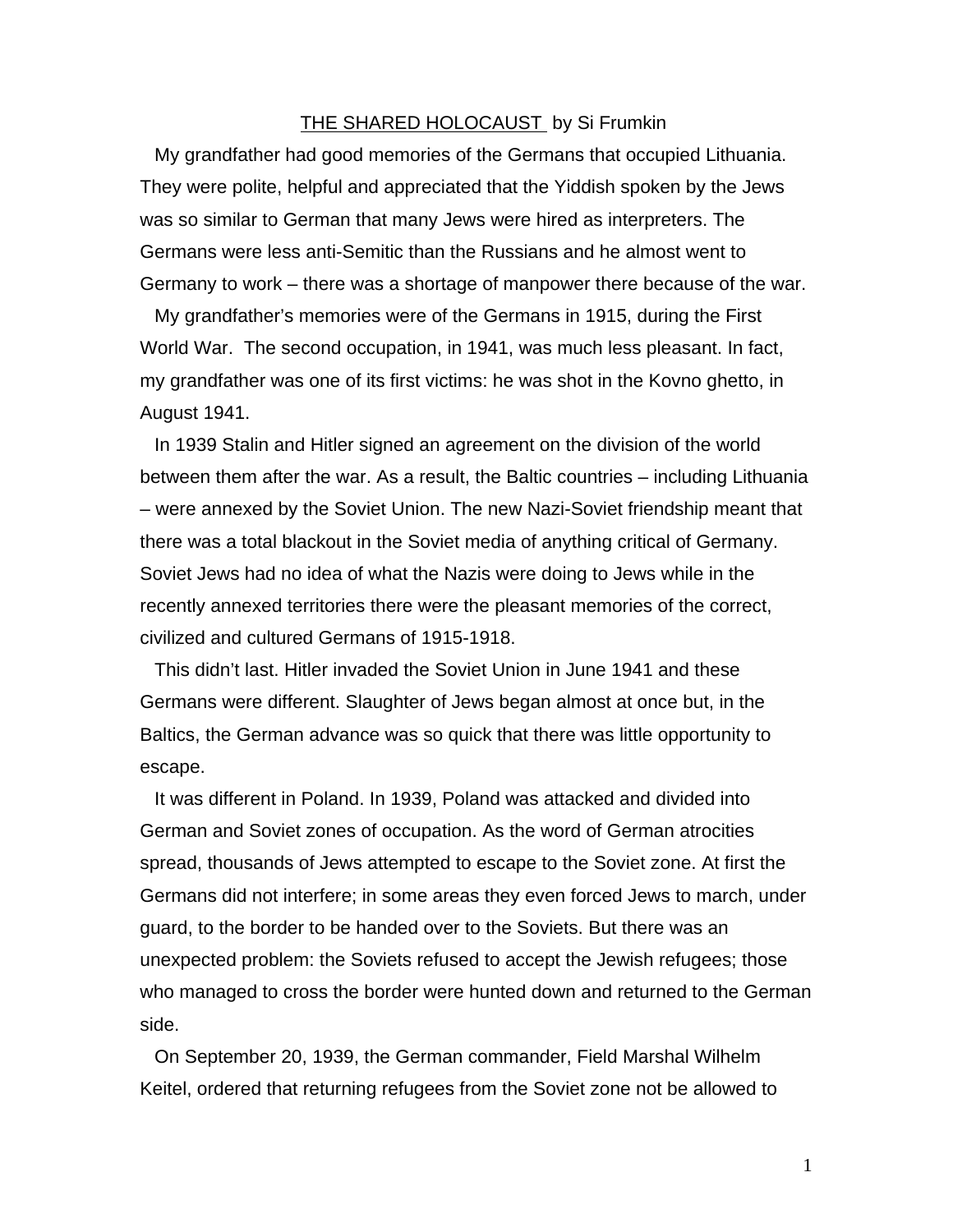enter the German zone. In a phone call to Berlin, on December 5, 1939, he described the problem: "The transfer of Jews to the Soviet territory is not going as expected. If we chase 1000 Jews across the border in a tranquil forest area, they are stopped within 15 kilometers and brought back by a Soviet officer who demands that we take them back."

Soviets went so far as to officially protest, in January 1940, to Schullenberg, the German Ambassador in Moscow, about the German policy of rejecting returning refugees.

Here is an eyewitness statement by a Polish Jew:

"The (Soviet) frontier guards weren't friendly anymore. The border towns and villages were searched for people who managed to get to the Soviet side. Searches were conducted as far as the railroad station at Chiz, about 100 kilometers beyond the border. Those who were captured were sent back to the German side. The Soviet soldiers fired on those who tried to cross the border. The Germans, in turn, fired on those who tried to get back. The refugees, caught in the crossfire were forced to remain in a no-man's land on the border.

"Meanwhile it got colder and thousands simply froze to death. It was with great difficulty that the Soviets finally allowed the burial of those who died or were killed…Thousands perished in no-man's land. The Germans enjoyed cursing the refugees. They could be heard on both sides of the border. On the other side stood Soviet soldiers, silent, angry, weapons at the ready…"

Once in a while the border would suddenly open, a group of refugees would be admitted and then it would close again. Those who managed to slip in were hunted down, and some would be sent back to the German side or sent to Soviet prisons and camps.

The West learned of the situation in a January 1940 report from Geneva. It described the German attempt to move a large group of Jews to Soviet territory. There were 2000 Jews from Cholm and 850 from Grubishev who were marched to the border. Along the way, those unable to keep up, or those who tried to have a drink of water from a stream, were shot. Only 750 reached the border.

An eyewitness recalls:

2